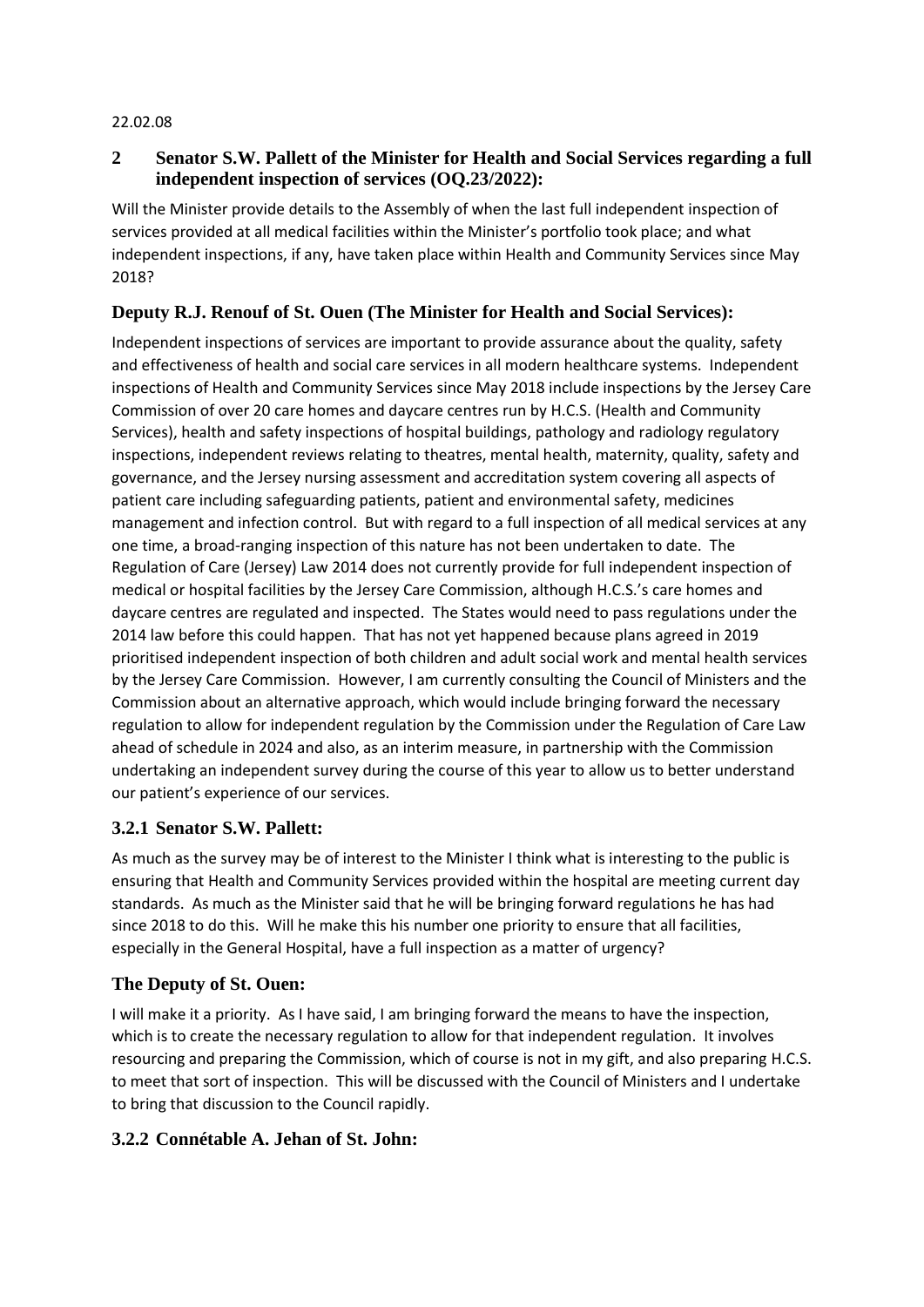Would the Minister agree with me that the law mentioned does not prohibit an inspection but does not make it mandatory currently?

### **The Deputy of St. Ouen:**

Yes, that is correct. But at the moment, the Care Commission is engaged and the States will shortly be receiving, I think, for lodging, its next tranche of work. What we are saying is that the tranche of work that follows will be, subject to agreement with the Commission and Council of Ministers, that piece of work which the Senator and the Connétable are seeking.

### **3.2.3 The Connétable of St. John:**

Given that it does not prohibit an inspection, would the Minister agree with me that at a time of such concern around H.C.S. that an independent inspection would be a positive step?

#### **The Deputy of St. Ouen:**

Inspections are always positive and need to be taken in all modern healthcare systems. I have outlined the inspections that we do undertake on a regular basis by way of external review and internal assurance systems and the regulatory - for example, blood and pathology and all sorts of services - are regulated at the moment. This, as I have said, is going to be brought forward as rapidly as we can. It requires co-operation of many bodies, the Care Commission, the Treasury, the Council of Ministers, and all that will be worked on.

# **3.2.4 Deputy G.P. Southern of St. Helier:**

What provision has the Minister laid down to enable the inspection of domiciliary care by the Care Commission and if none, why not?

#### **The Deputy of St. Ouen:**

I feel that question is one for the Minister for the Environment, who is the Minister responsible for regulatory functions. Domiciliary care services are presently regulated by the Commission.

#### **3.2.5 Deputy G.P. Southern:**

Does that include the application of the ethical care charter to domiciliary care under the powers that the Care Commission has?

#### **The Deputy of St. Ouen:**

I cannot speak for the Jersey Care Commission. They would have their parameters as to how they inspect domiciliary care.

#### **3.2.6 Deputy M. Tadier of St. Brelade:**

In addition to the possibility of an independent inspection, does the Minister see value in receiving direct staff feedback to find out what problems may exist on the ground and how they may be ameliorated? If so, can he update the Assembly on what mechanisms currently exist and what progress has been made to such staff feedback?

#### **The Deputy of St. Ouen:**

Yes, we value staff feedback and changes that have taken place within H.C.S. by organising it into care groups have meant that staff have a structure in which they can feed their concerns and wishes into their care group, which is then taken forward through the structure and implemented. We have the usual procedures that apply in all States of Jersey employment scenarios, that staff can lodge a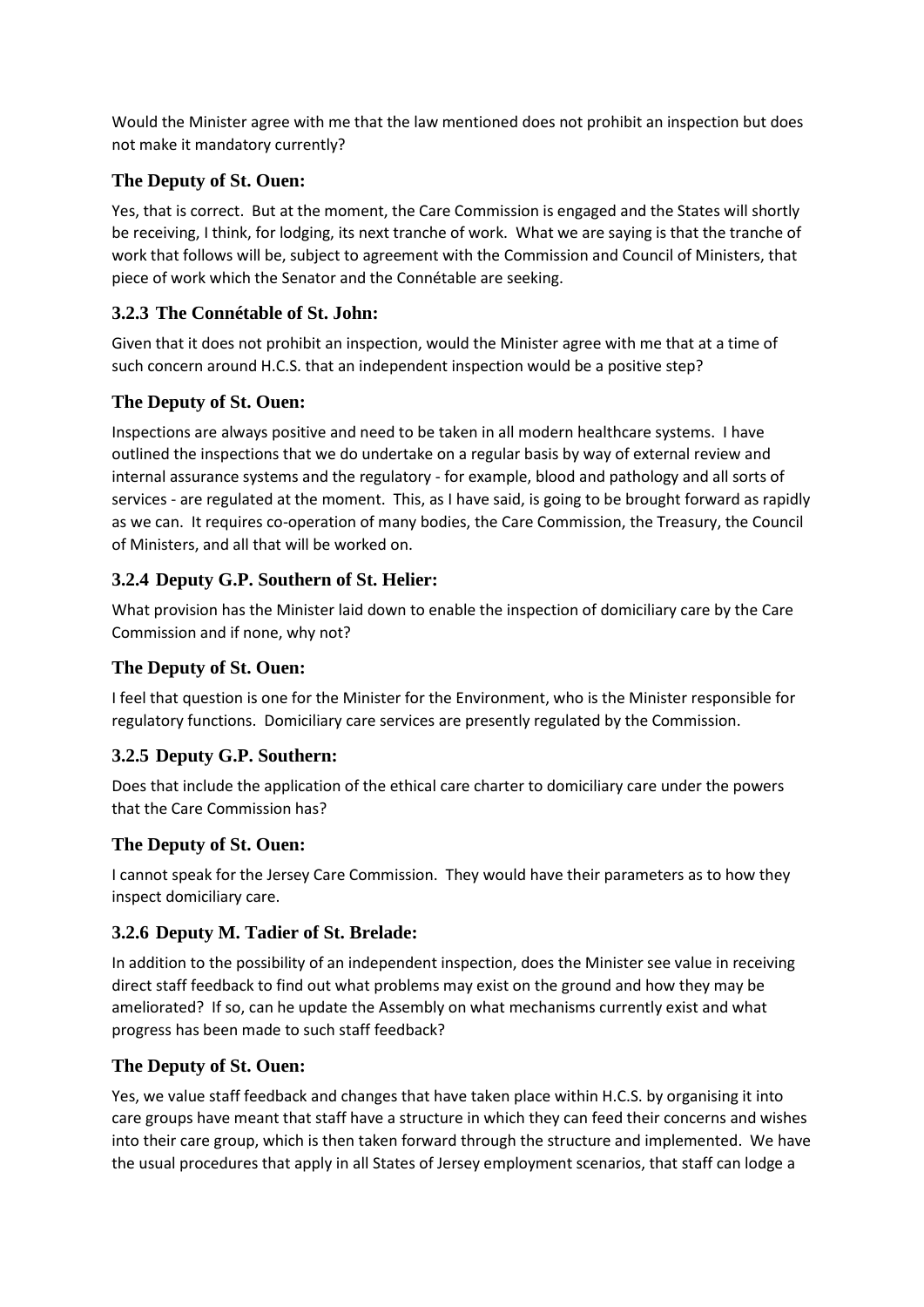complaint, staff can whistle blow, staff can report matters of concern to them. Also I know staff are regularly talking to executives and they also approach me on occasions.

# **3.2.7 Deputy M. Tadier:**

Whether as part of any future inquiry or just general normal workstreams, will the Minister undertake to find new ways to engage with the staff who may not currently engage or may never have been asked for an opinion on their experiences in the workplace so that any grievance can be made throughout the whole system?

## **The Deputy of St. Ouen:**

We are always seeking out ways to communicate with staff and, if there are additional ideas that the Deputy has, I would be very willing to receive them. We are very concerned about our staff's wellbeing at the moment after the 2 years they have been through and it has been very tiring, very taxing for them. We have a significant well-being programme in place, which would include allowing them to voice their concerns and provide us with feedback.

### **3.2.7 Deputy I. Gardiner:**

I am welcoming the Minister's recognition of the urgency to bring forward an independent inspection of the hospital. I would like to check with the Minister if it would include all satellite services for the General Hospital and not just the General Hospital itself?

#### **The Deputy of St. Ouen:**

The care homes that H.C.S. runs are presently regulated and the daycare centres, so I think this would include all medical services. Obviously this has to be worked through with the Care Commission but I cannot imagine why any would be left out.

# **3.2.8 Deputy I. Gardiner:**

There are several services that are not located within the General Hospital, if it is dental or if it some services at Overdale and other places, would they be included in the review as well?

#### **The Deputy of St. Ouen:**

Yes, I do not imagine it would be geographically based that it would just be in the Gloucester Street premises. It would be all the medical services provided by H.C.S.

#### **3.2.9 Senator S.C. Ferguson:**

How does the Minister reconcile the report of bullying and people being afraid to speak with his wonderful idea about how everybody talks to everybody and everybody can freely discuss matters of concern?

#### **The Bailiff:**

I am afraid, Senator, that does not relate to independent inspections of the facilities for Health and Community Services. I cannot allow that as a valid supplemental question. Do you have another supplemental question?

#### **Senator S.C. Ferguson:**

Will the examination of what is going on within the department include proper and fair communication with the staff as to their areas of concern?

#### **The Bailiff:**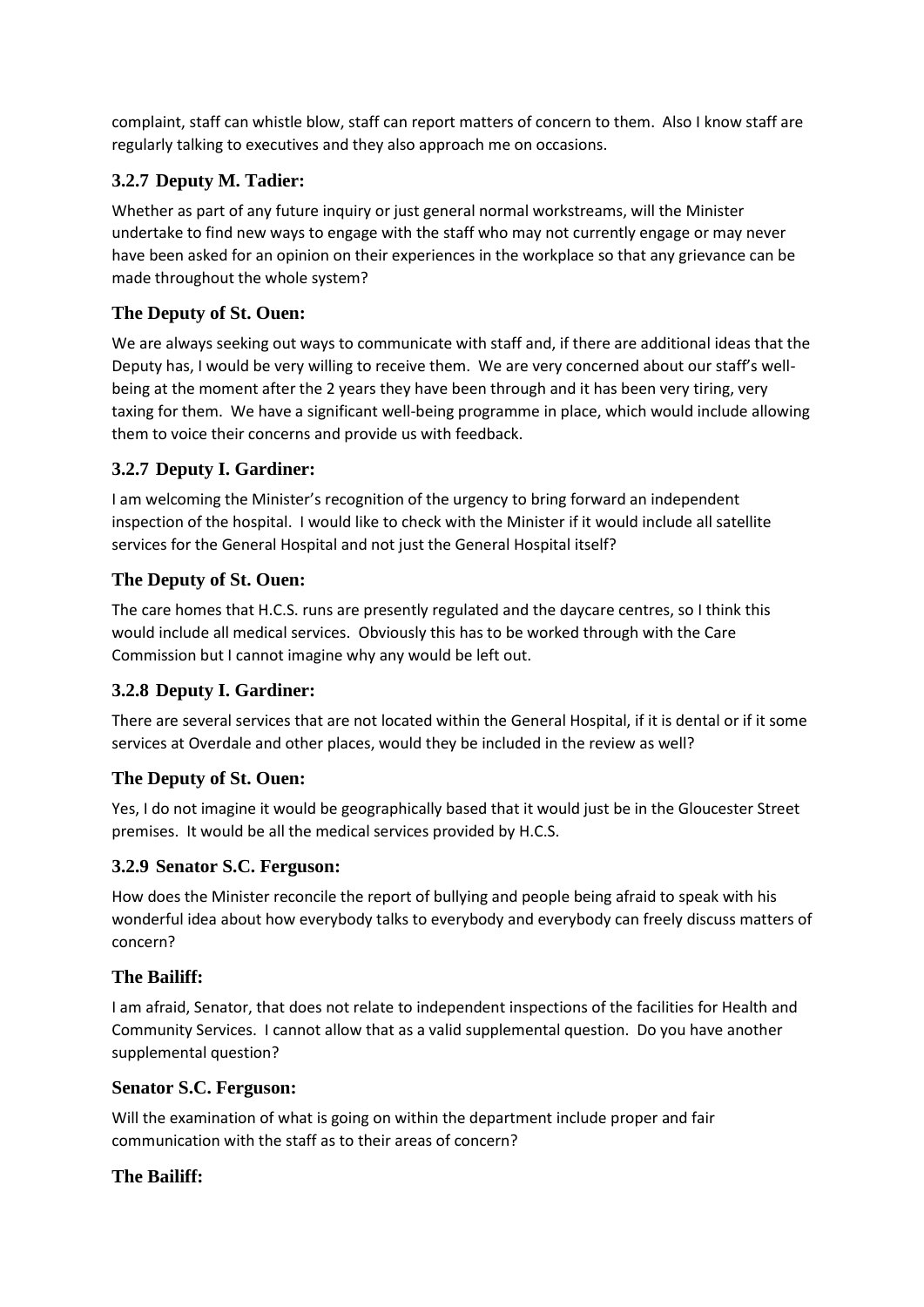That is a valid question, I think, Minister.

### **The Deputy of St. Ouen:**

Certainly that would be important and I would want that to happen. I am sure the Care Commission would want that to happen. I do not know exactly how these things work but I imagine that would be a fundamental part of the terms of reference, call it what you will, of an inspection.

[10:00]

### **3.2.10 Senator S.C. Ferguson:**

I do not quite understand. Has the Minister not gone into more detail about this given the concerns that are being voiced about matters of concern raised by staff being ignored or being suppressed?

### **The Deputy of St. Ouen:**

There is no need for staff to feel ignored or suppressed. We want to hear their views. We are open and I feel confident that an inspection would rely very heavily on staff views and want to hear them.

### **3.2.11 Deputy R.J. Ward:**

Any inspection should include the role of management in the hospital and the provision of services. Can the Minister assure us that that will include their response to things such as the H.R. Lounge bullying report, which was integral in looking at the way staff are treated and therefore, in the end, the delivery of services?

### **The Deputy of St. Ouen:**

It may well do. I do not think we can get ahead of ourselves and start saying exactly what any inspection would cover. So I think that is a matter to be agreed with the Jersey Care Commission. It would be unusual for a body being inspected to set the parameters of what can and cannot be inspected. I do not feel I can say yes or no.

# **3.2.12 Deputy R.J. Ward:**

Would the Minister be confident that if that was the case and we address those issues that management would have responded to them appropriately? As Minister, is he confident that those issues that are highlighted so significantly have been addressed?

# **The Deputy of St. Ouen:**

I am confident that they are being addressed, if I can put it that way, because it requires culture change. That is what I have been trying to achieve throughout my term, with the assistance and leadership of the management team. The management team now including so many people who have clinical experience and are still working in clinical areas. It is not a quick fix. It is about turning around a large ship and making that cultural change, which is happening.

#### **3.2.13 Senator S.W. Pallett:**

I am pleased the Minister is finally talking about what I consider to be a long overdue inspection of medical services, including those in the hospital. Will the Minister commit to providing myself and all Assembly Members a timeline for delivery of a full inspection of hospital services and those under his remit by the next States sitting so that we can fully appreciate or fully understand how he is going to deliver that full inspection?

#### **The Deputy of St. Ouen:**